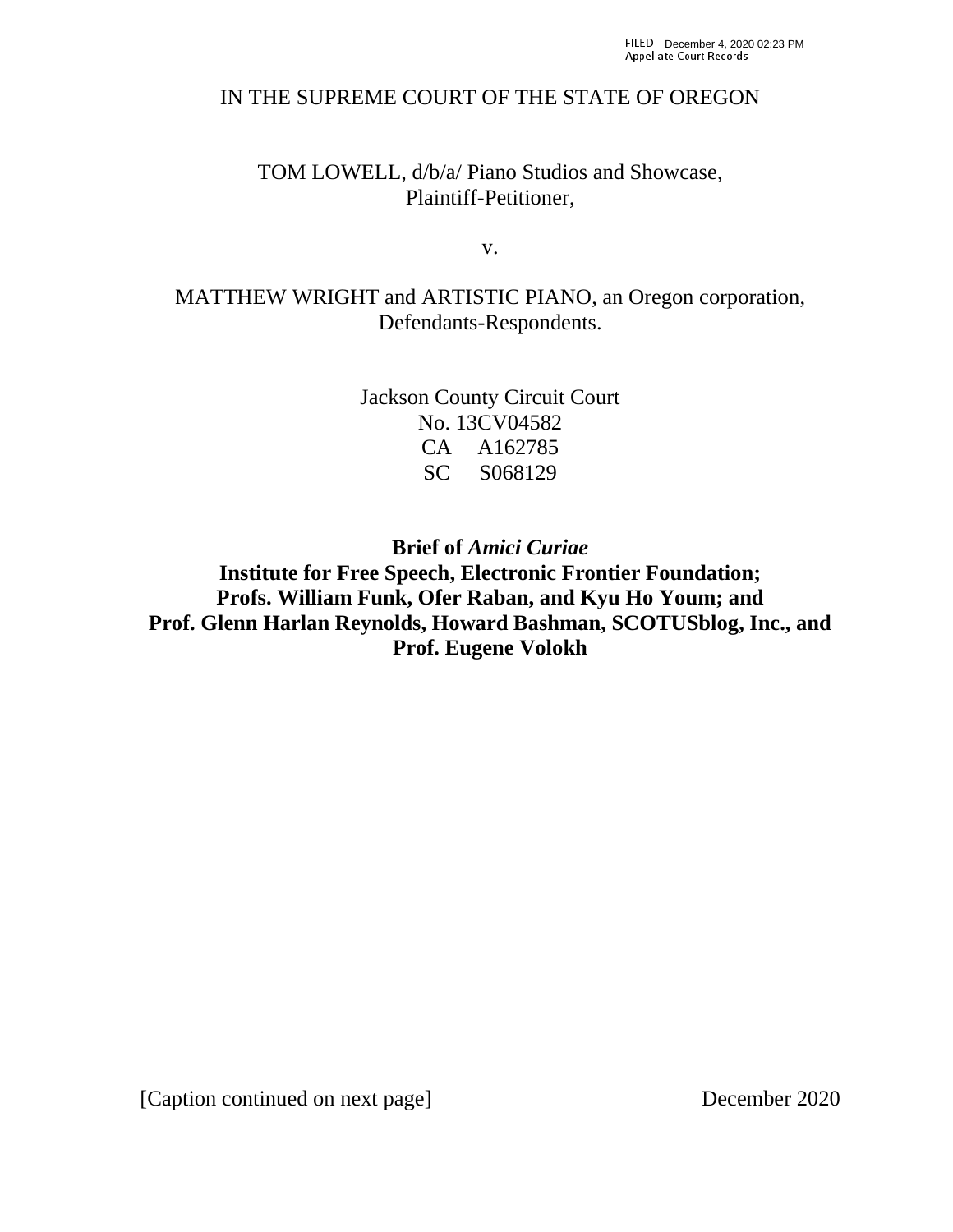In support of petition for review of the decision of the Court of Appeals on appeal from a judgment of the Circuit Court for Jackson County, the Honorable Dan Bunch.

| Linda K. Williams            | Owen Yeates, OSB No. 141497           |
|------------------------------|---------------------------------------|
| <b>OSB No. 78425</b>         | Institute for Free Speech             |
| 10266 S.W. Lancaster Road    | 1150 Connecticut Ave. NW, Ste. 801    |
| Portland, OR 97219           | Washington, DC 20036                  |
| $(503)$ 293-0399             | $(202)$ 301-3300                      |
| Fax (855) 280-0488           | Fax (202) 301-3399                    |
| linda@lindawilliams.net      | oyeates@ifs.org                       |
| For Plaintiff-Appellant      | Eugene Volokh                         |
| Tom Lowell                   | Cal. State Bar #194464                |
|                              | <i>Pro hac vice</i> admission pending |
|                              | <b>UCLA School of Law</b>             |
| Tracy M. McGovern            | <b>First Amendment Clinic</b>         |
| OSB No. 935349               | 385 Charles E. Young Dr. E            |
| Alicia M. Wilson             | Los Angeles, CA 90095                 |
| <b>OSB No. 103397</b>        | $(310)$ 206-3926                      |
| <b>Frohnmayer Deatherage</b> | Fax (310) 206-7010                    |
| 2592 E. Barnett Rd.          | volokh@law.ucla.edu <sup>*</sup>      |
| Medford, OR 97501-3127       |                                       |
| $(541)$ 779-2333             | <b>Attorneys for Amici Curiae</b>     |
| Fax (541) 779-6379           |                                       |
| mcgovern@fdfirm.com          |                                       |
| wilson@fdfirm.com            | Counsel would like to thank Samuel    |
|                              | Gillen, a UCLA School of Law Stu-     |
| For Defendants-Respondents   | dent who worked on this brief.        |
| Matthew Wright and           |                                       |
| <b>Artistic Piano</b>        |                                       |

December 2020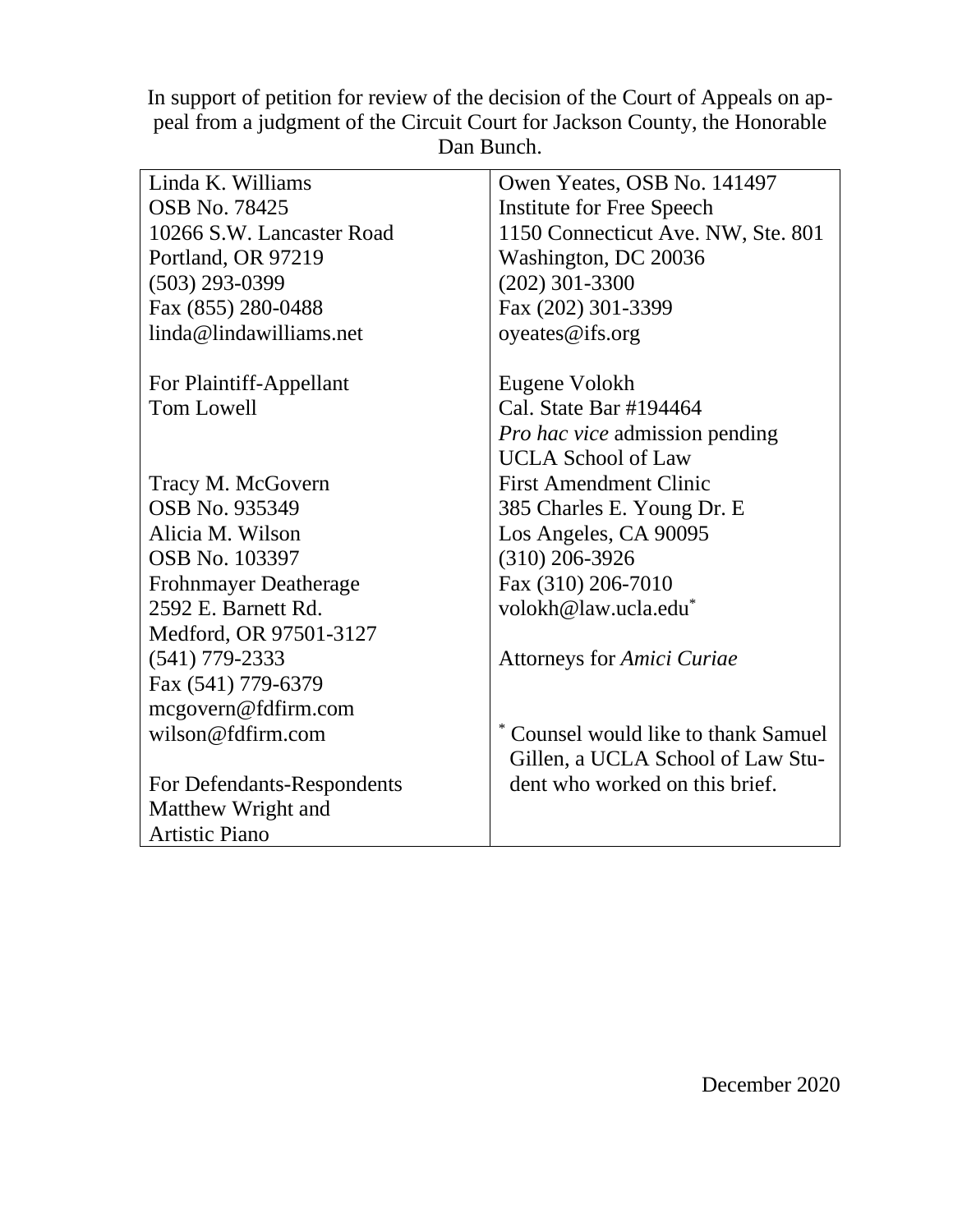# **TABLE OF CONTENTS**

# **Page**

| $\mathbf{I}$ . | <i>Wheeler</i> Conflicts with Subsequent U.S. Supreme Court Decisions,<br>Which Reject Lesser First Amendment Rights for Nonmedia Speakers5 |  |  |  |
|----------------|---------------------------------------------------------------------------------------------------------------------------------------------|--|--|--|
|                | II. Wheeler Also Conflicts with Every Federal Appellate Court to Consider                                                                   |  |  |  |
|                | III. Wheeler Also Conflicts with the Great Majority of State Courts 12                                                                      |  |  |  |
|                |                                                                                                                                             |  |  |  |
|                |                                                                                                                                             |  |  |  |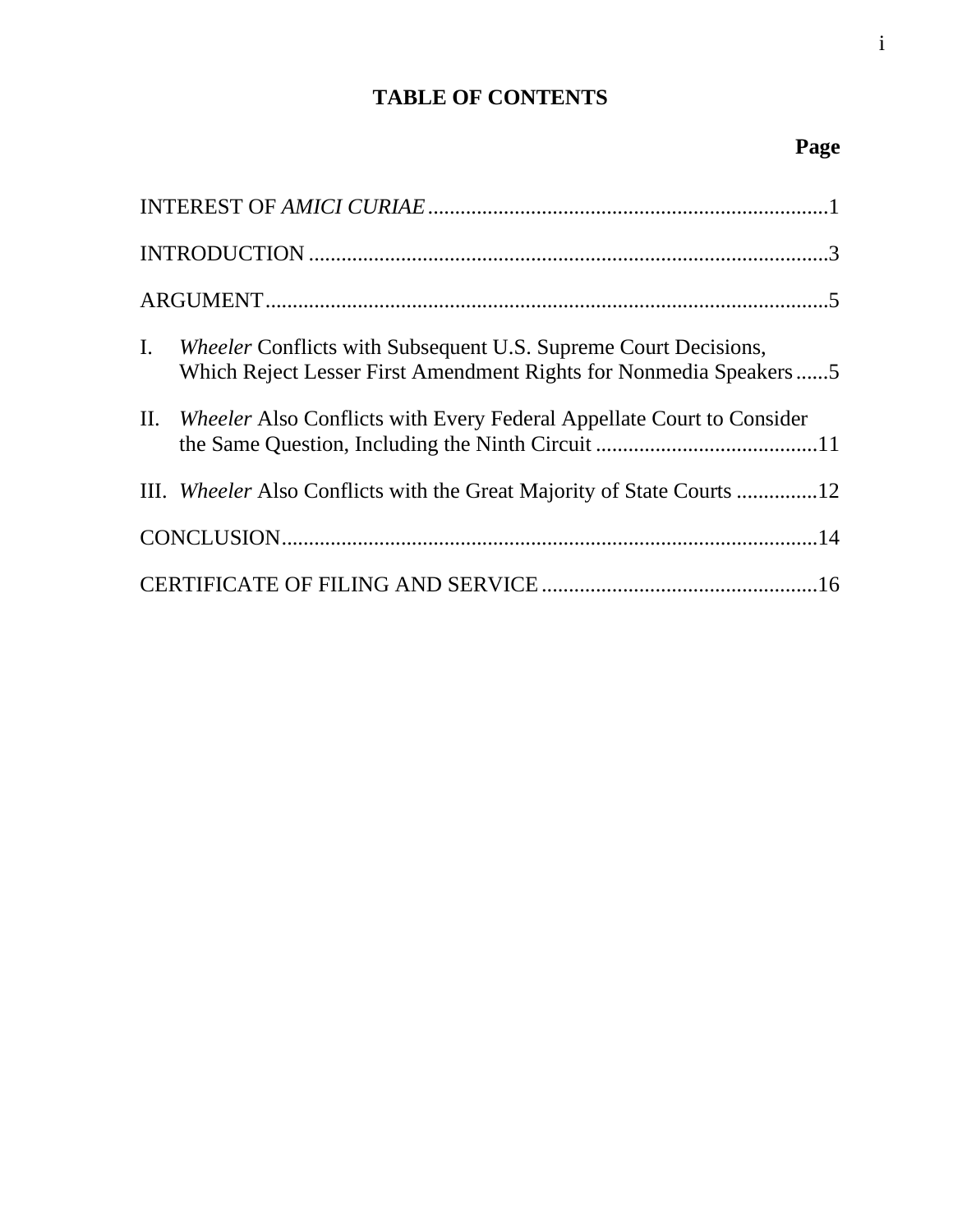## **TABLE OF AUTHORITIES**

**Cases**

# **Page(s)**

| Antwerp Diamond Exch. of Am. v. Better Bus. Bureau, 637 P.2d 733         |
|--------------------------------------------------------------------------|
|                                                                          |
| Berkery v. Estate of Stuart, 988 A.2d 1201 (N.J. Super. Ct. App. Div.    |
|                                                                          |
|                                                                          |
|                                                                          |
|                                                                          |
|                                                                          |
|                                                                          |
|                                                                          |
| Dun & Bradstreet, Inc. v. Greenmoss Builders, Inc., 472 U.S. 749 (1985)  |
| Flamm v. Am. Ass'n of Univ. Women, 201 F.3d 144 (2d Cir. 2000)11         |
|                                                                          |
|                                                                          |
|                                                                          |
| Gilbeaux v. Times of Acadiana, Inc., 693 So. 2d 1183 (La. Ct. App. 1997) |
| Gross v. N.Y. Times Co., 724 N.Y.S.2d 16 (N.Y. App. Div. 2001) 12        |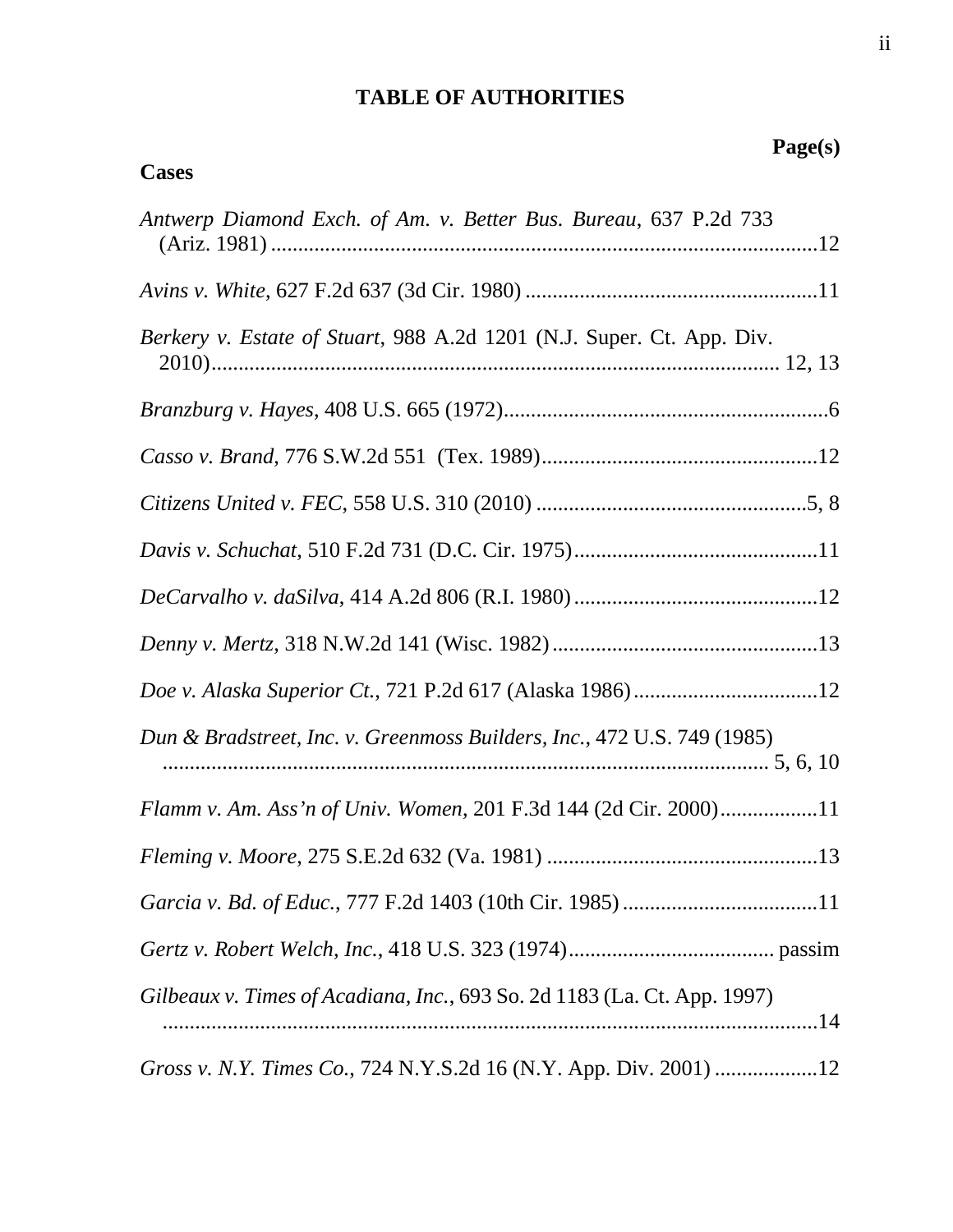| Hammerhead Enters. v. Brezenoff, 551 F. Supp. 1360 (S.D.N.Y. 1982)12    |
|-------------------------------------------------------------------------|
| Harley-Davidson Motorsports, Inc. v. Markley, 279 Or 361 (1977) 10      |
|                                                                         |
| In re IBP Confidential Bus. Documents Litig., 797 F.2d 632 (8th Cir.    |
|                                                                         |
| Kennedy v. Sheriff of E. Baton Rouge, 935 So. 2d 669 (La. 2006)  12, 14 |
|                                                                         |
|                                                                         |
|                                                                         |
| Maethner v. Someplace Safe, Inc., 929 N.W.2d 868 (Minn. 2019)  12, 14   |
|                                                                         |
| Nizam-Aldine v. City of Oakland, 47 Cal. App. 4th 364 (1996)12          |
|                                                                         |
| Obsidian Fin. Grp., LLC v. Cox, 740 F.3d 1284 (9th Cir. 2014)11         |
|                                                                         |
| Poorbaugh v. Mullen, 653 P.2d 511 (N.M. Ct. App. 1982)12                |
| Richie v. Paramount Pictures Corp., 544 N.W.2d 21 (Minn. 1996) 14       |
|                                                                         |
|                                                                         |
| Shaari v. Harvard Student Agencies, Inc., 691 N.E.2d 925 (Mass. 1998)12 |
|                                                                         |
| Trigg v. Lakeway Publishers, 720 S.W.2d 69 (Tenn. Ct. App. 1986) 12     |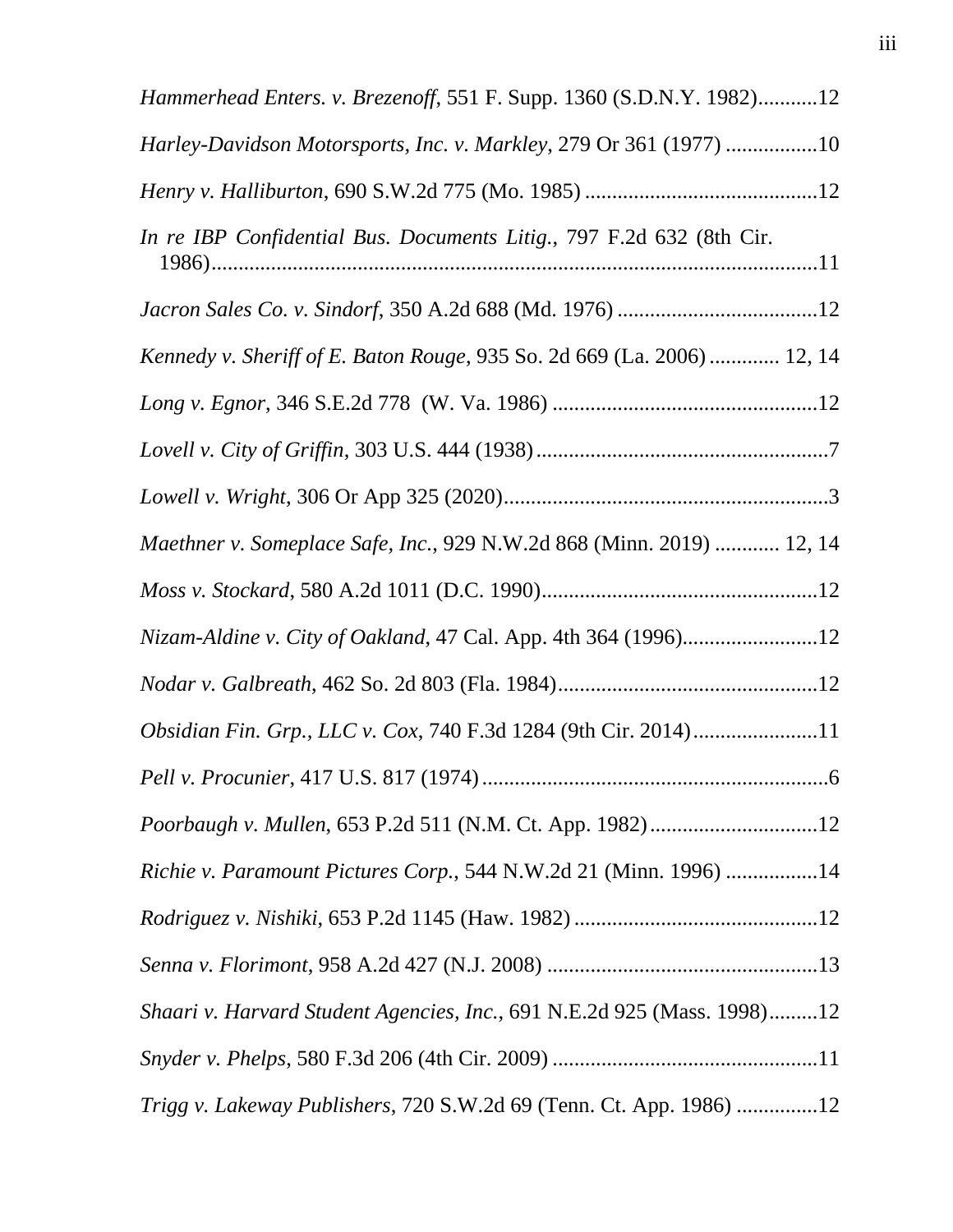| Wheeler v. Neb. State Bar Ass'n, 508 N.W.2d 917 (Neb. 1993)12      |
|--------------------------------------------------------------------|
|                                                                    |
| <b>Statutes</b>                                                    |
|                                                                    |
| <b>Rules</b>                                                       |
|                                                                    |
|                                                                    |
|                                                                    |
|                                                                    |
| <b>Treatises</b>                                                   |
| Eugene Volokh, Freedom for the Press as an Industry or Technology? |

# **Constitutional Provisions**

|--|--|--|--|--|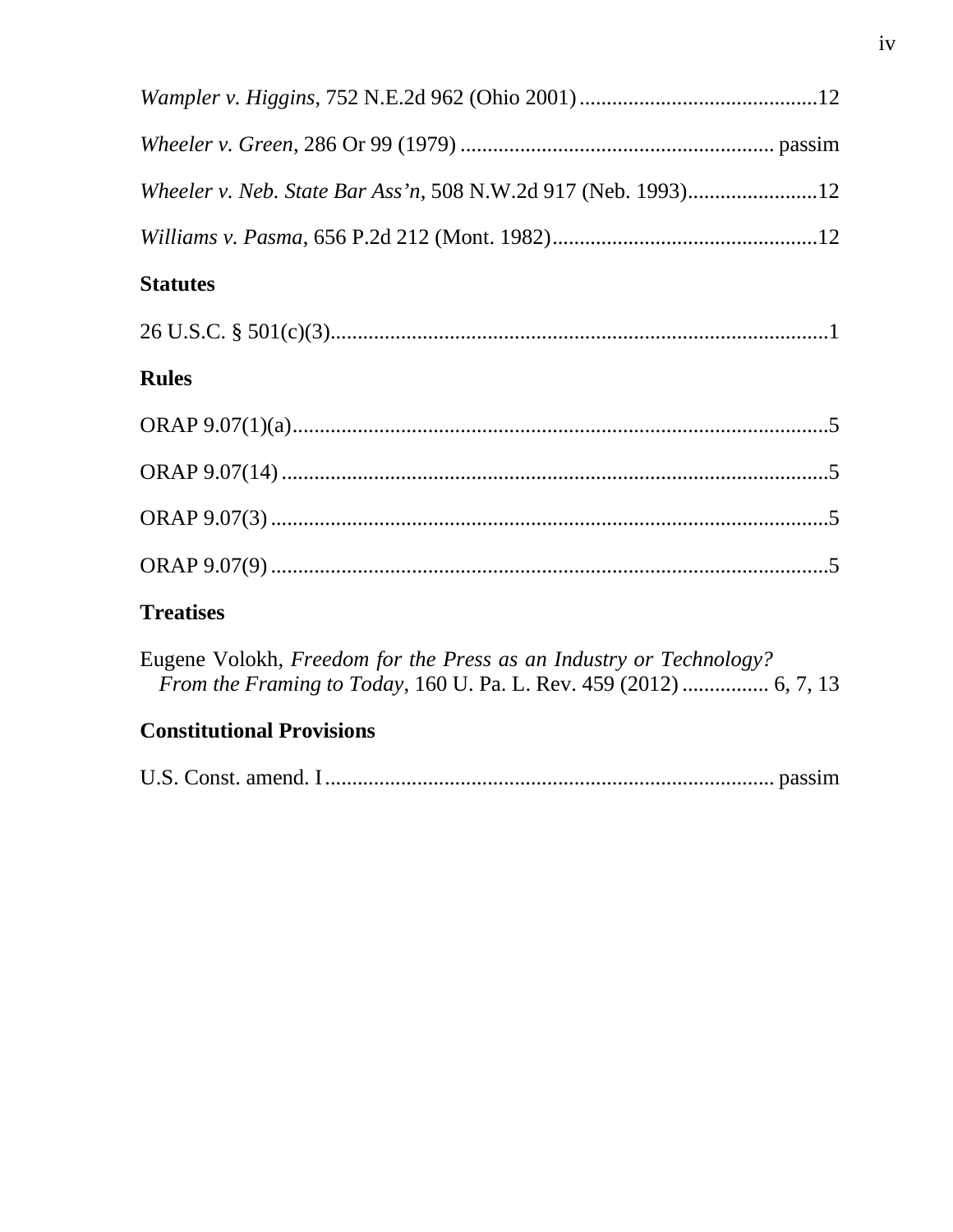### **INTEREST OF** *AMICI CURIAE*

The Institute for Free Speech is a nonpartisan, nonprofit  $\S 501(c)(3)$  organization that promotes and protects the First Amendment political rights to speech, assembly, press, and petition. In addition to scholarly and educational work, the Institute acts as *amicus curiae* and represents individuals and civil society organizations in cases raising First Amendment objections to the regulation of core political activity. This case affects whether regular citizens have the right to engage in the same political activity as news organizations.

The Electronic Frontier Foundation is the leading nonprofit organization defending civil liberties in the digital world. Founded in 1990, EFF champions user privacy, free expression, and innovation through impact litigation, policy analysis, grassroots activism, and technology development, and works to ensure that rights and freedoms are enhanced and protected as our use of technology grows. EFF has frequently litigated with respect to the rights of all internet speakers to enjoy full First Amendment rights, including ensuring that the rights typically associated with traditional news media not be denied to online speakers, including as lead counsel in the landmark case, *O'Grady v. Superior Court*, 139 Cal. App. 4th 1423 (2006). EFF also publishes the *Deeplinks Blog* featuring posts addressing the full range of digital rights issues.

The three Oregon professor signatories are legal academics who have written extensively on constitutional law:

1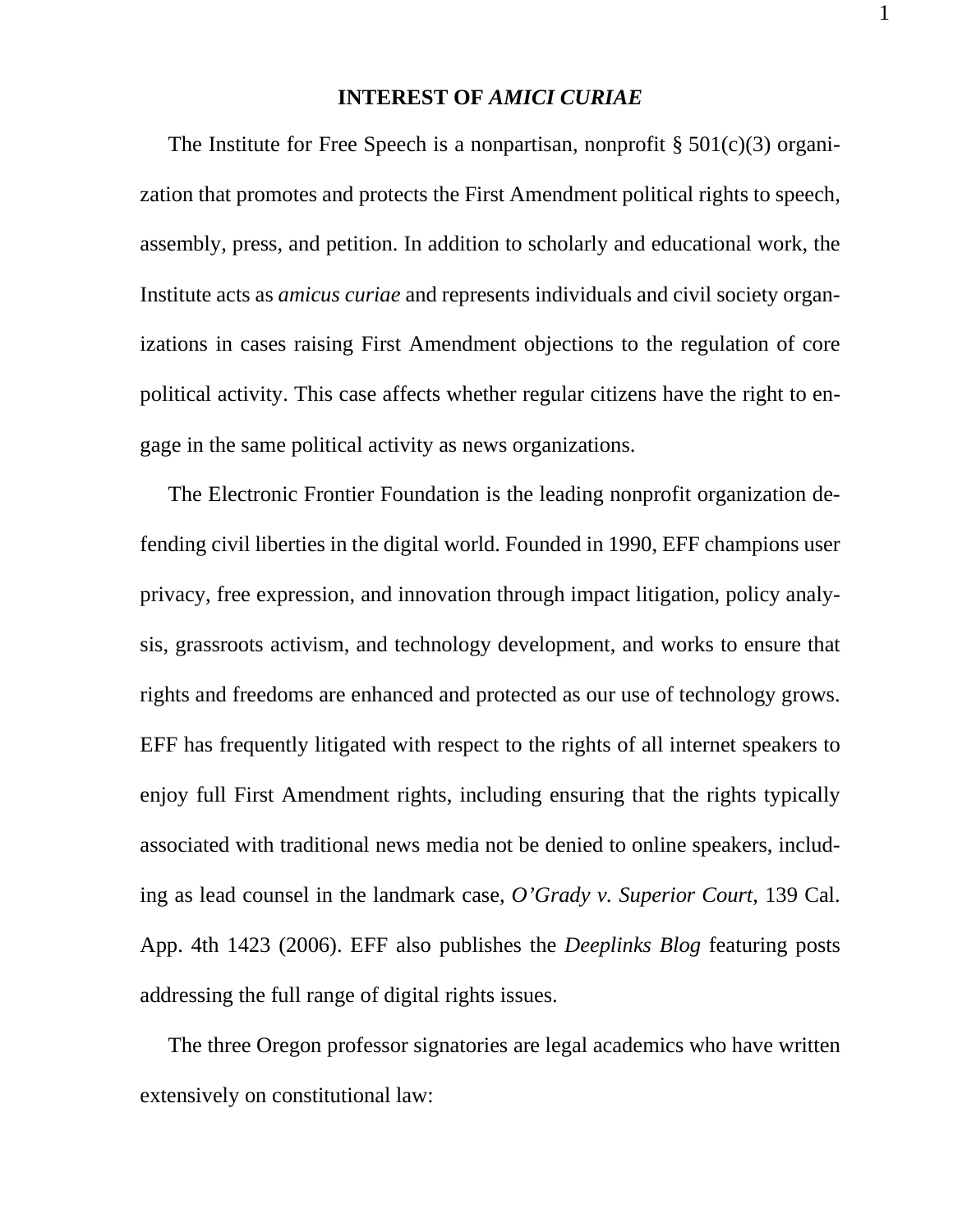- Professor William Funk is Lewis & Clark Distinguished Professor of Law Emeritus at Lewis & Clark Law School.
- Professor Ofer Raban is Professor and Elmer Sahlstrom Senior Faculty Fellow at the University of Oregon School of Law.
- Professor Kyu Ho Youm is the Jonathan Marshall First Amendment Chair at the University of Oregon School of Journalism and Communication, and is also an affiliated faculty member at the University of Oregon School of Law.

The remaining signatories are legal bloggers:

- Glenn Harlan Reynolds is the Beauchamp Brogan Distinguished Professor of Law at the University of Tennessee; he founded (in 2001), and daily contributes to, InstaPundit (http://instapundit.com), a leading blog on law, public policy, and politics.
- Howard Bashman is an appellate lawyer and the author of How Appealing, the nation's leading blog on appellate litigation (founded in 2002).
- SCOTUSBlog, Inc., which was originally founded in 2002 by the law firm Goldstein & Howe, P.C., is the nation's leading blog on the U.S. Supreme Court.
- Eugene Volokh is the Gary T. Schwartz Distinguished Professor of Law at UCLA School of Law; in 2002, he cofounded the Volokh Conspiracy blog,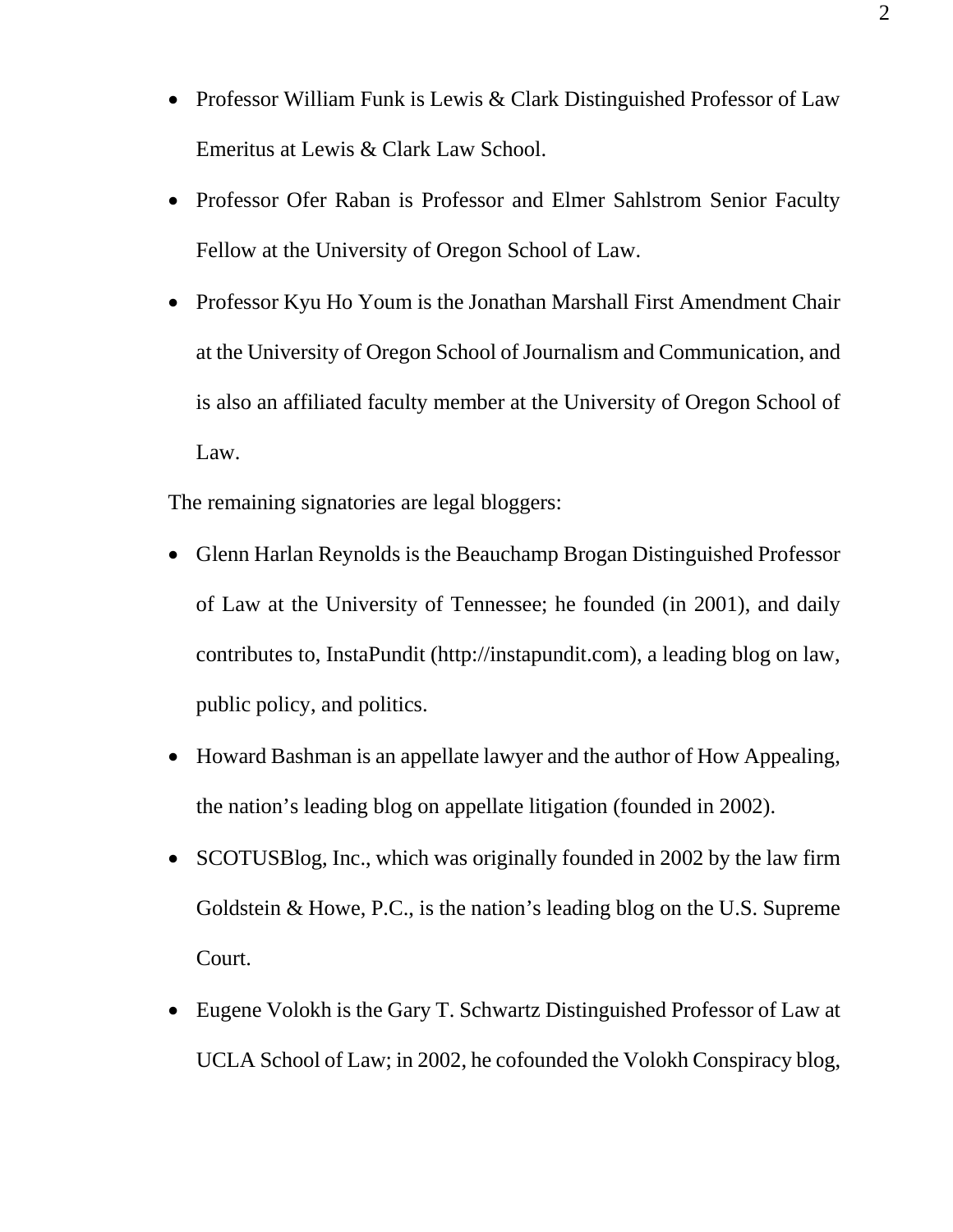which was independently hosted until early 2014, was hosted at the Washington Post from early 2014 to late 2017, and has been hosted at the Reason Magazine site (http://reason.com/volokh) since late 2017.

#### **INTRODUCTION**

This case presents three important related questions:

(1) Does Oregon law unconstitutionally deny ordinary Oregonians the protections offered by *Gertz v. Robert Welch, Inc.*, 418 U.S. 323, 349 (1974), which limits presumed damages in libel cases brought by private figures?

(2) Does Oregon law unconstitutionally discriminate in this respect against ordinary speakers, denying them the same First Amendment rights that the institutional media enjoy?

(3) Is it unsound for Oregon law to differ from the Ninth Circuit precedent that covers virtually identical lawsuits that happen to be within the federal courts' diversity jurisdiction?

The appellate court below, citing *Wheeler v. Green*, 286 Or 99 (1979), held that the First Amendment only requires proof of "actual malice" to recover presumed damages "in defamation actions brought by private parties against *media*  defendants." *Lowell v. Wright*, 306 Or App 325, 347 (2020) (emphasis in original). But this analysis is not correct; to the extent *Wheeler* so holds, it fails to properly protect the First Amendment rights of nonmedia speakers.

This Court should grant review for three related reasons: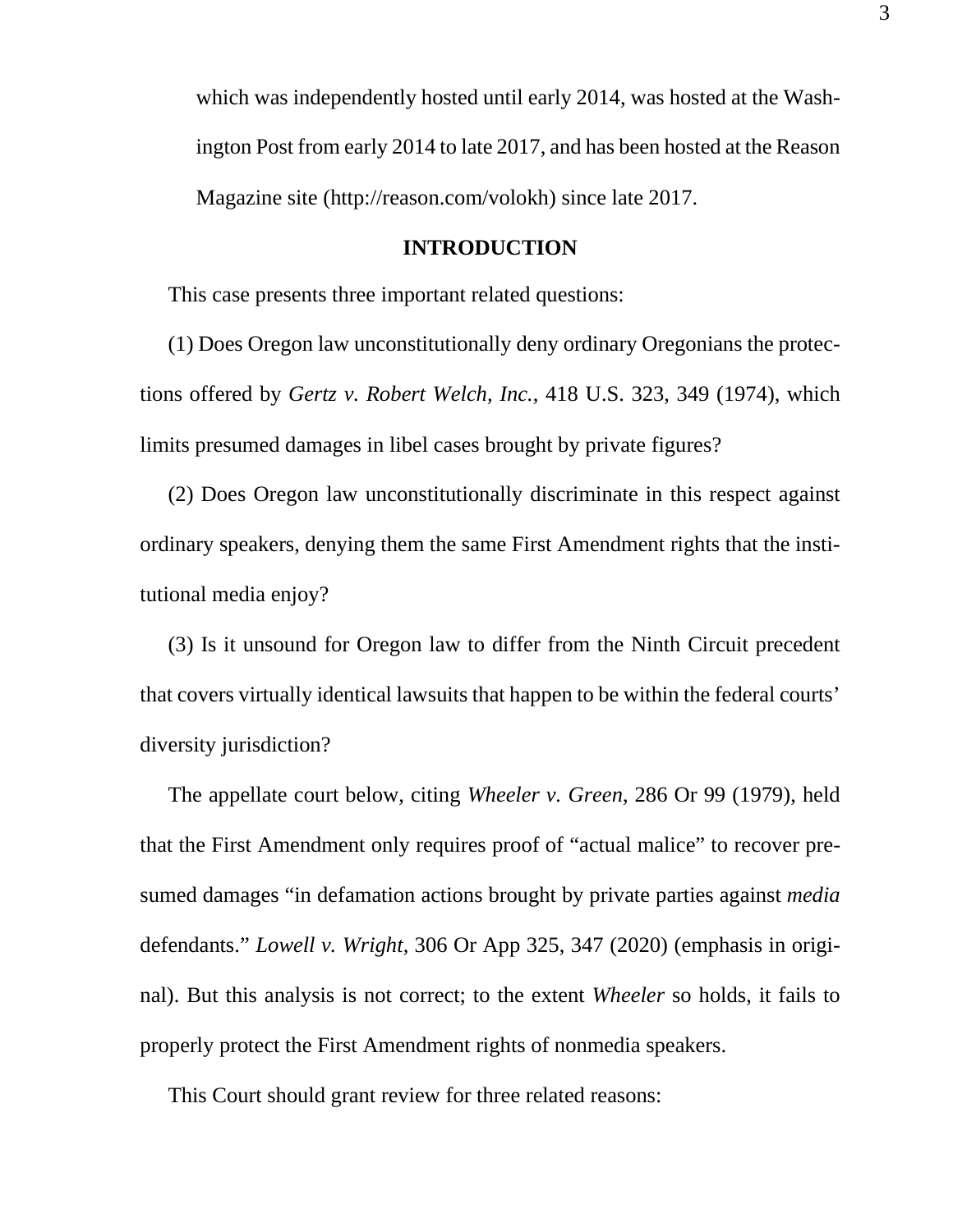1. This Court's holding in *Wheeler* created a First Amendment double standard that conflicts with subsequent United States Supreme Court decisions. The U.S. Supreme Court has refused to create any media-nonmedia distinction, both in libel cases and in First Amendment cases. And, as that Court has said, this equal treatment is especially sensible in the internet era. Media participation has become increasingly decentralized and commonplace, making it impossible to draw meaningful distinctions between media and nonmedia speakers. And even if such distinctions were possible, First Amendment values are better served by treating both types of speakers equally.

2. Oregon's rule departs from the view of the federal circuit courts. All seven circuits to consider the question presented here have held that the First Amendment applies equally to media and nonmedia speakers in defamation actions; six of those circuits, including the Ninth Circuit, held this after *Wheeler* was decided. Oregon's conflict with the Ninth Circuit is especially troublesome because it makes the First Amendment standard for Oregon defamation cases turn on whether the case is in state or federal court.

3. The *Wheeler* rule is also an aberration among state courts. Twenty state courts treat media and nonmedia speakers equally in defamation cases; only a few discriminate among them. Just last year, the Minnesota Supreme Court—one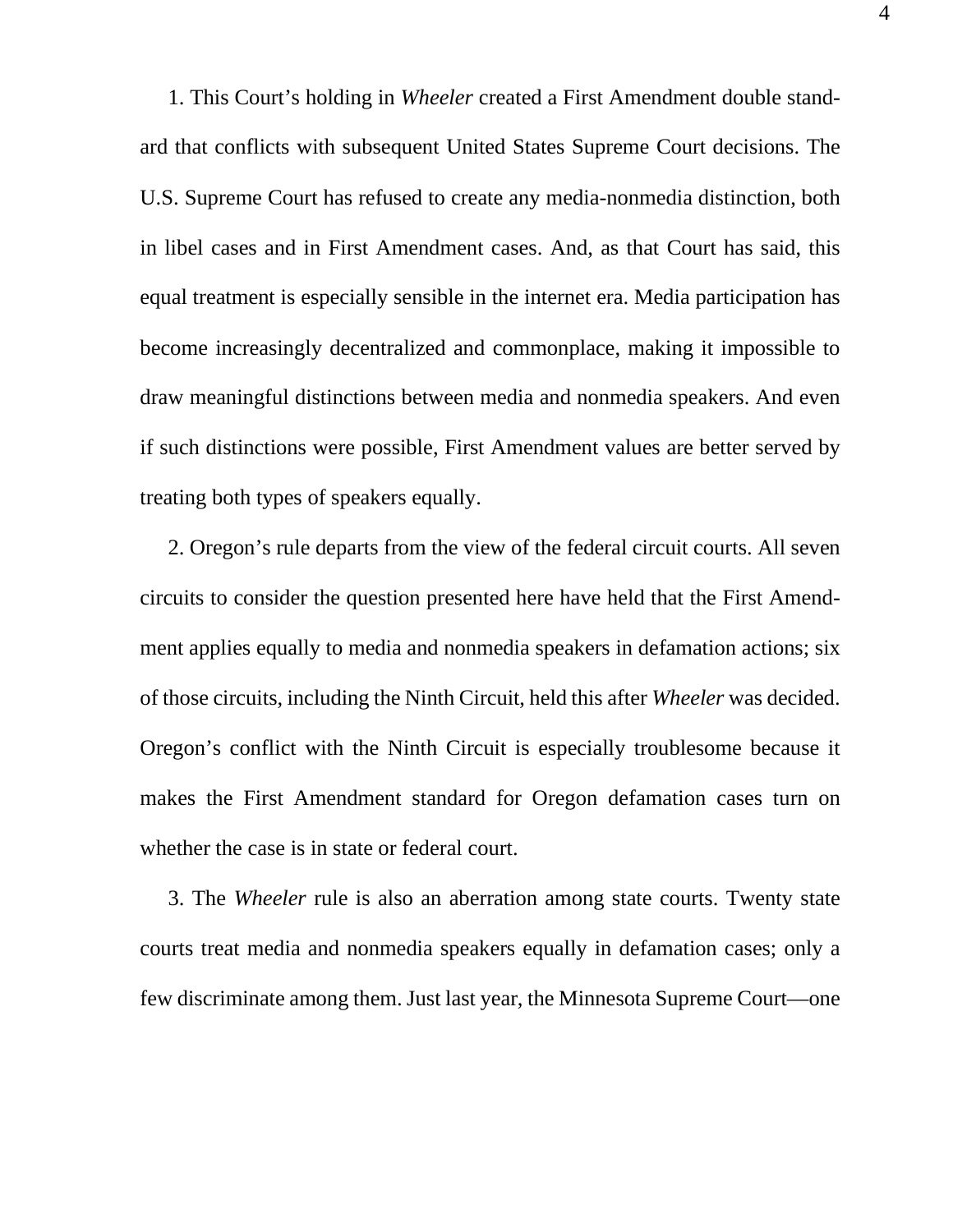of the few that had endorsed a media-nonmedia distinction—joined the prevailing approach in treating all speakers equally. This Court should also take a fresh look at *Wheeler*, in light of the developments since 1979.

This Court should therefore grant review of this case, because it "presents a significant issue of law" related to "[t]he interpretation of a constitutional provision," ORAP 9.07(1)(a); "the consequence of the decision is important to the public," ORAP 9.07(3); "the Court of Appeals decision appears to be wrong," ORAP 9.07(14); and "present case law is inconsistent," ORAP 9.07(9), though between this Court's decisions and those of the U.S. Supreme Court, the federal circuits, and other state high courts (rather than within Oregon cases).

#### **ARGUMENT**

## **I.** *Wheeler* **Conflicts with Subsequent U.S. Supreme Court Decisions, Which Reject Lesser First Amendment Rights for Nonmedia Speakers**

In defamation cases, the U.S. Supreme Court has indicated that media and nonmedia speakers are equally protected by the First Amendment. Most recently, in *Citizens United v. FEC*, 558 U.S. 310 (2010), the Supreme Court expressly endorsed the view that "the institutional press" has no "constitutional privilege beyond that of other speakers," in fact noting that it had "consistently rejected the proposition." *Id.* at 352 (internal quotation marks omitted). And in the process the Court endorsed the view of five concurring and dissenting Justices in *Dun & Bradstreet, Inc. v. Greenmoss Builders, Inc.*, 472 U.S. 749 (1985), a leading libel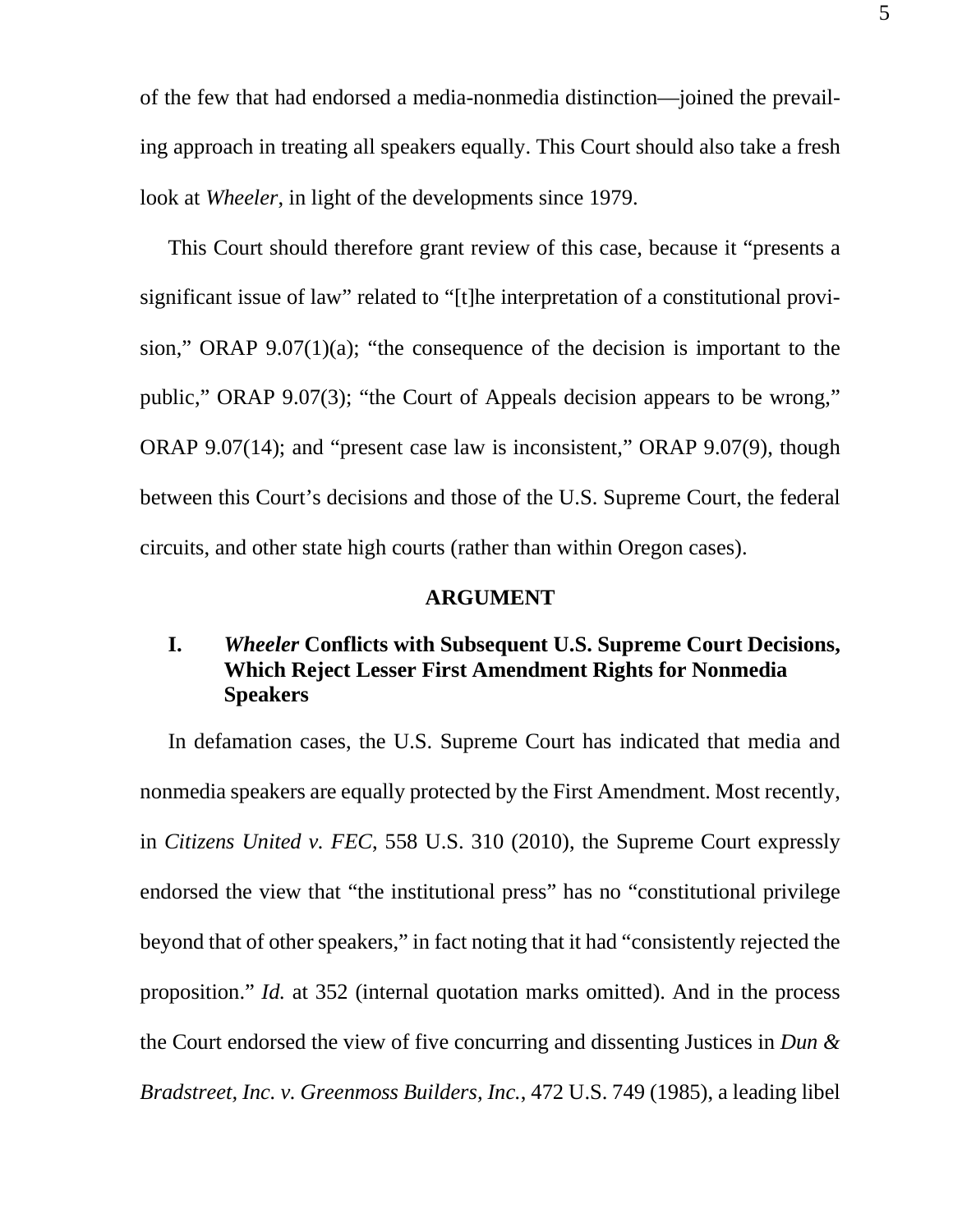law precedent: Writing for the four dissenters, Justice Brennan wrote that "the rights of the institutional media are no greater and no less than those enjoyed by other individuals engaged in the same activities," *id*. at 784, and Justice White, concurring in the judgment, "agree[d] with Justice Brennan that the First Amendment gives no more protection to the press in defamation suits than it does to others exercising their freedom of speech," *id*. at 773.

Indeed, the Court has expressly refused to discriminate against nonmedia speakers in many other First Amendment contexts as well. It has refused to provide the institutional media with "a testimonial privilege that other citizens do not enjoy," *Branzburg v. Hayes*, 408 U.S. 665, 690 (1972), or "a constitutional right of special access to information not available to the public generally." *Pell v. Procunier*, 417 U.S. 817, 834 (1974). And it has declined to grant the institutional media preferential First Amendment treatment under generally applicable antitrust, copyright, and labor laws. *See* Eugene Volokh, *Freedom for the Press as an Industry or Technology? From the Framing to Today*, 160 U. Pa. L. Rev. 459, 506–09 (2012). The principle is that all speakers, whether the institutional media or ordinary people, are entitled to the same First Amendment protections when speaking to the public (whatever extra protection some speakers may enjoy under state law).

The constitutional protection provided in *Gertz*—in particular, that privatefigure defamation plaintiffs must show defendants' actual malice ("knowledge of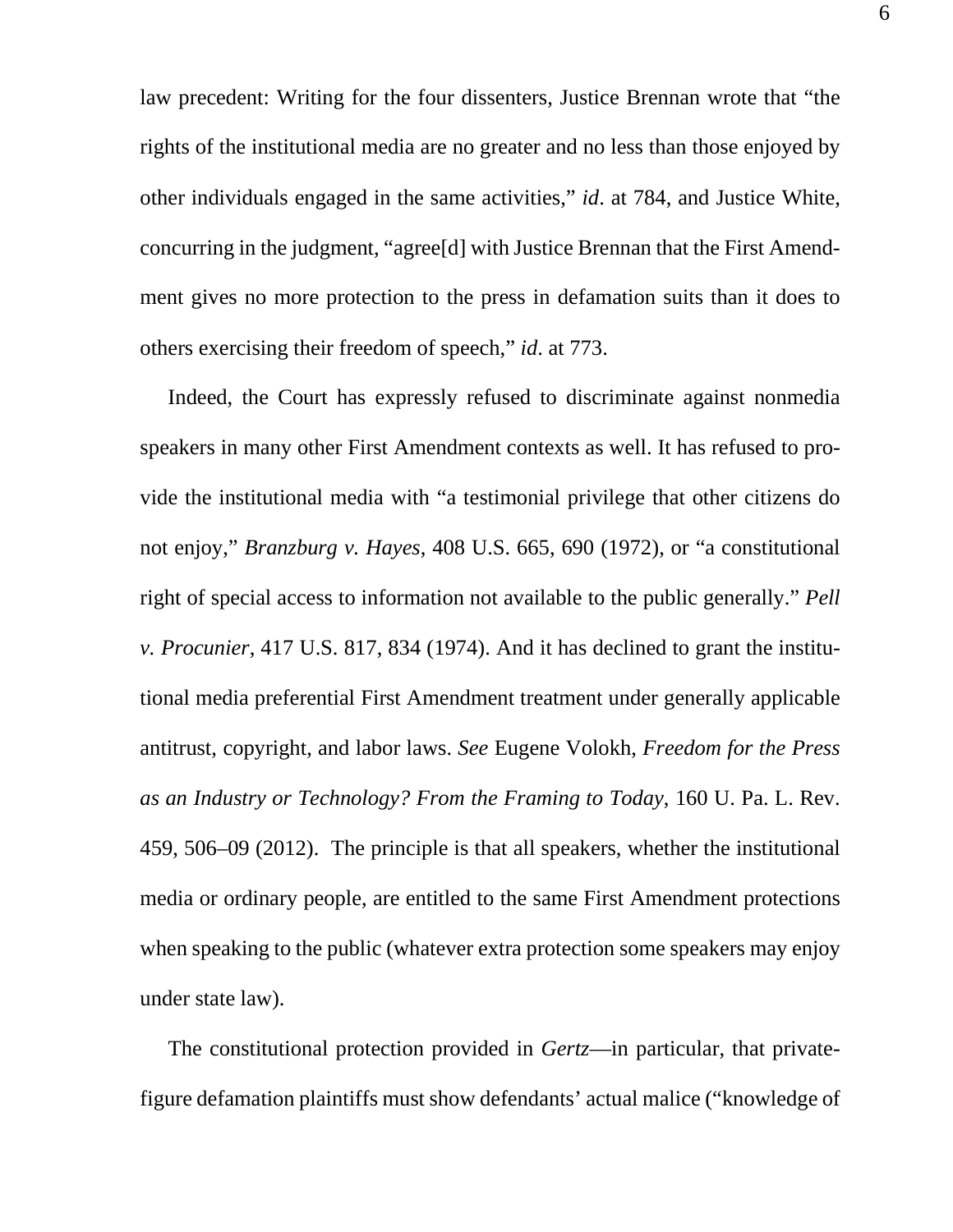falsity or reckless disregard for the truth") to recover presumed damages—must therefore apply equally to media and nonmedia defendants. And this is consistent with *Gertz* itself: Nothing in the Court's discussion of presumed damages in *Gertz*, 418 U.S. at 349–50, turns on the speaker's status; the Court's references elsewhere in the opinion to "media" or "publishers" stemmed simply from the defendant in that case being a magazine publisher.

This equal treatment of all speakers, media and nonmedia, as to First Amendment defamation rules is also consistent with broader First Amendment principles. The Court has rightly viewed the First Amendment's "freedom \* \* \* of the press" as protecting the press as a *technology*—the printing press and its technological heirs—and as a *function* (gathering and reporting information to the public using mass communications technology) rather than giving special rights to a particular *industry*. *See generally* Volokh, *supra*, at 463–65. The freedom of the press is a "fundamental personal right[]" that is enjoyed by nonprofessional leafletters as much as by the professional media: "The press in its historic connotation comprehends every sort of publication which affords a vehicle of information and opinion." *Lovell v. City of Griffin*, 303 U.S. 444, 450, 452 (1938).

And this constitutional equal treatment makes sense, especially given developments since *Wheeler*. "With the advent of the Internet and the decline of print and broadcast media, \* \* \* the line between the media and others who wish to 7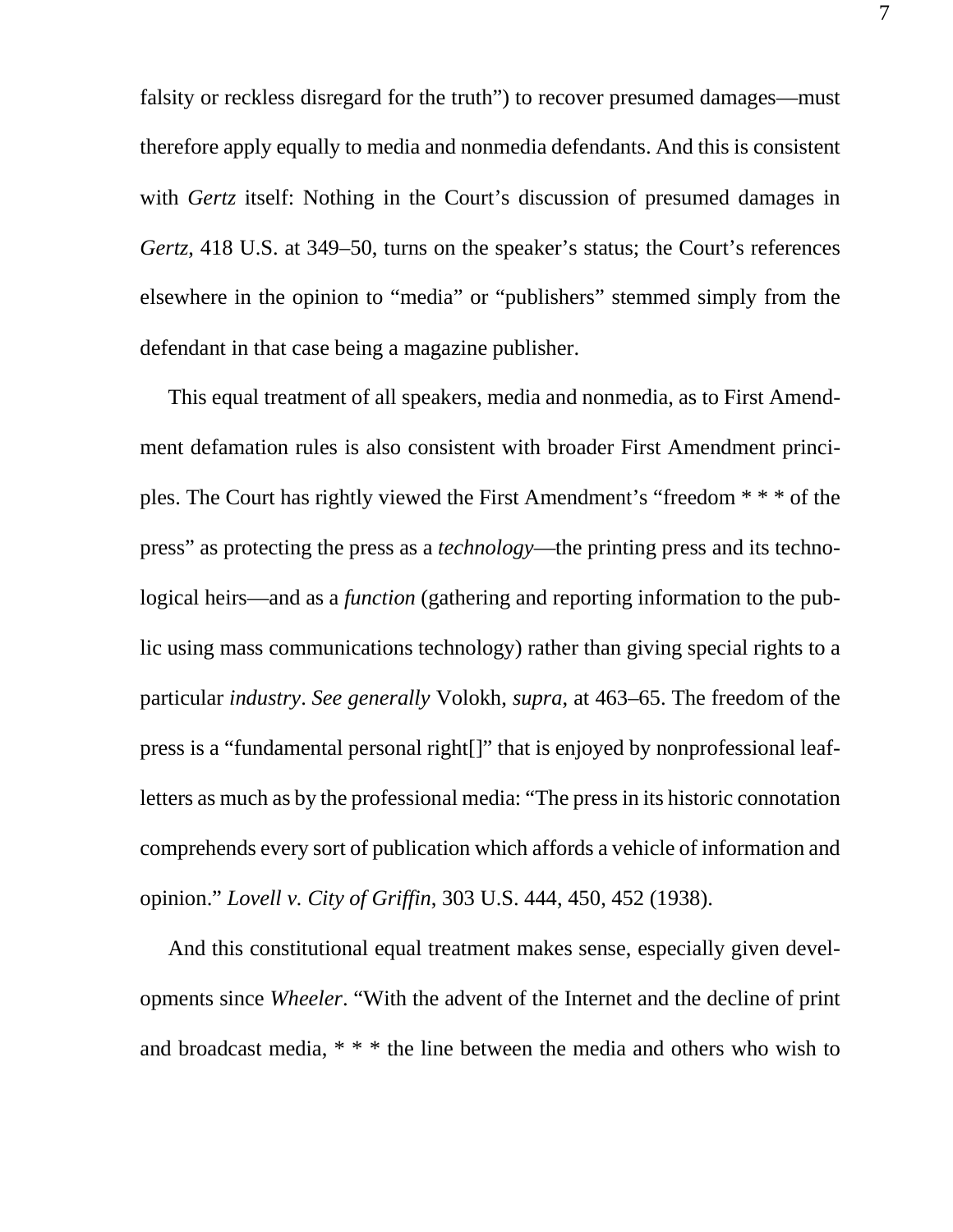comment on political and social issues becomes far more blurred." *Citizens United*, 558 U.S. at 352.

Ordinary consumers like Wright can now speak to the public the same way that reviewers writing for newspapers or magazines could, such as by reviews on Google and Yelp. They can also set up review sites that are essentially online magazines. No First Amendment line can be drawn between, say, a free alternative newspaper that publishes reviews, a consumer group's site, an individual's own complaint site, or a one-off review posted by the individual on a third-party site.

Indeed, the *amici* exemplify how blurry the media-nonmedia line would have to be:

- The Institute for Free Speech and the Electronic Frontier Foundation are not usually thought of as "media," but they maintain web sites (http://ifs.org/ and http://www.eff.org) on which they publish their views to the world, just as online magazines do.
- Howard Bashman is a lawyer, but his How Appealing blog is likely the nation's leading news source related to appellate litigation.
- SCOTUSblog is published by lawyers, but it has become the nation's leading news source on the Supreme Court.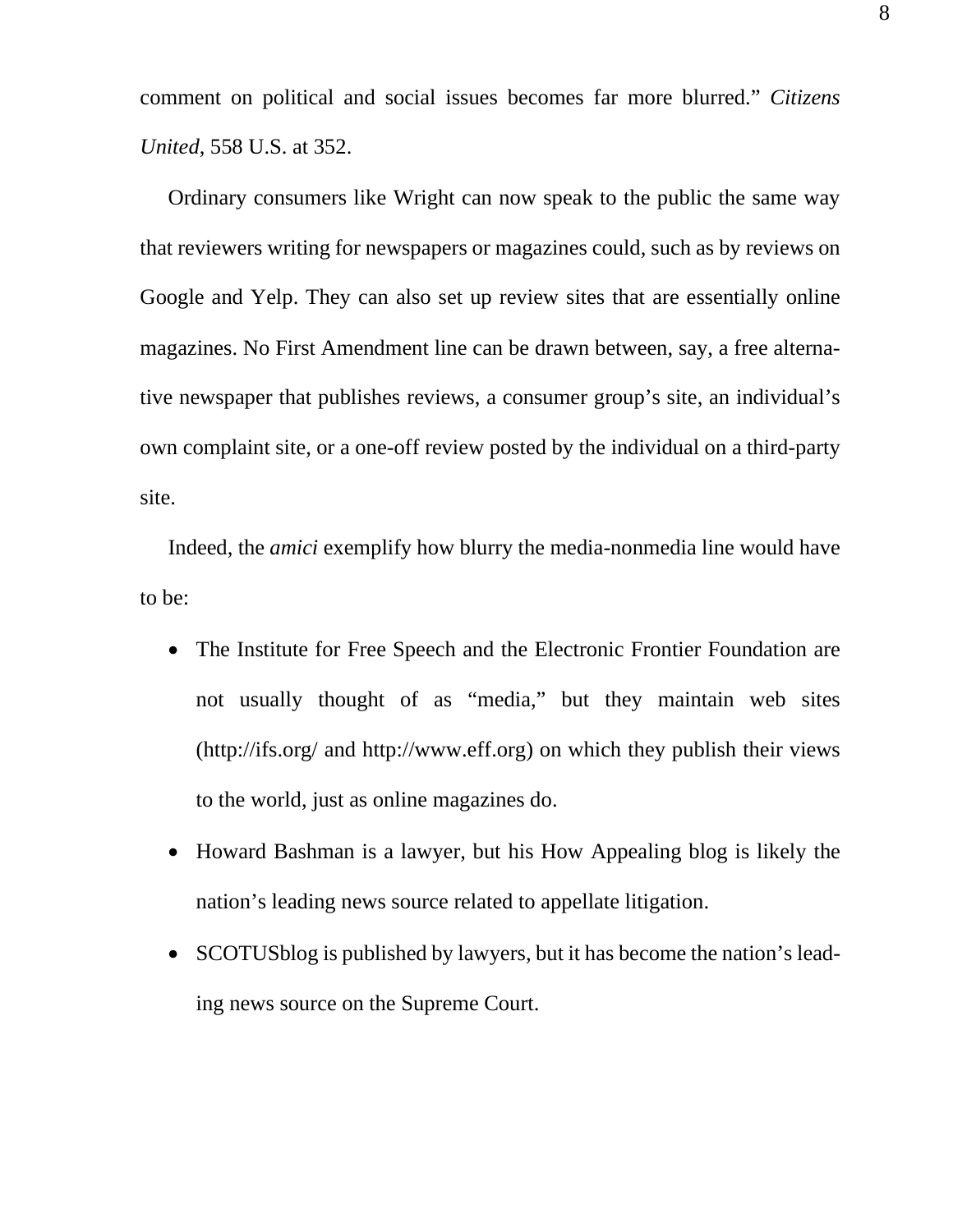- Prof. Reynolds publishes the InstaPundit blog, one of the leading political and public policy blogs in the country; he has also often written in newspapers such as *USA Today* and the *New York Post*, and has sometimes excerpted material from those articles on his blog.
- Prof. Volokh publishes the Volokh Conspiracy blog, also a leading blog on law; for some years it was independently hosted but since 2014 has been hosted at mainstream media sites (the *Washington Post* and then *Reason*  magazine).
- Profs. Youm and Volokh publish their views to the public via Twitter, at @MarshallYoum and @VolokhC.
- And Profs. Funk, Raban, Youm, Reynolds, and Volokh have regularly conveyed their analyses to lawyers, judges, and academics by publishing law review articles.

How can the law sensibly and fairly decide which of the *amici* are "the media" (at least for certain purposes) and which are not?

And even if it were possible, drawing a media-nonmedia distinction would be unwise. As the Supreme Court explained in *Gertz*, juries in defamation cases might be tempted to use presumed damages (as opposed to provable compensatory damages) "to punish unpopular opinions rather than to compensate individuals for injury sustained." *Gertz*, 418 U.S. at 349. And by giving juries an "uncontrolled discretion" to award damages to reputation, the presumed damages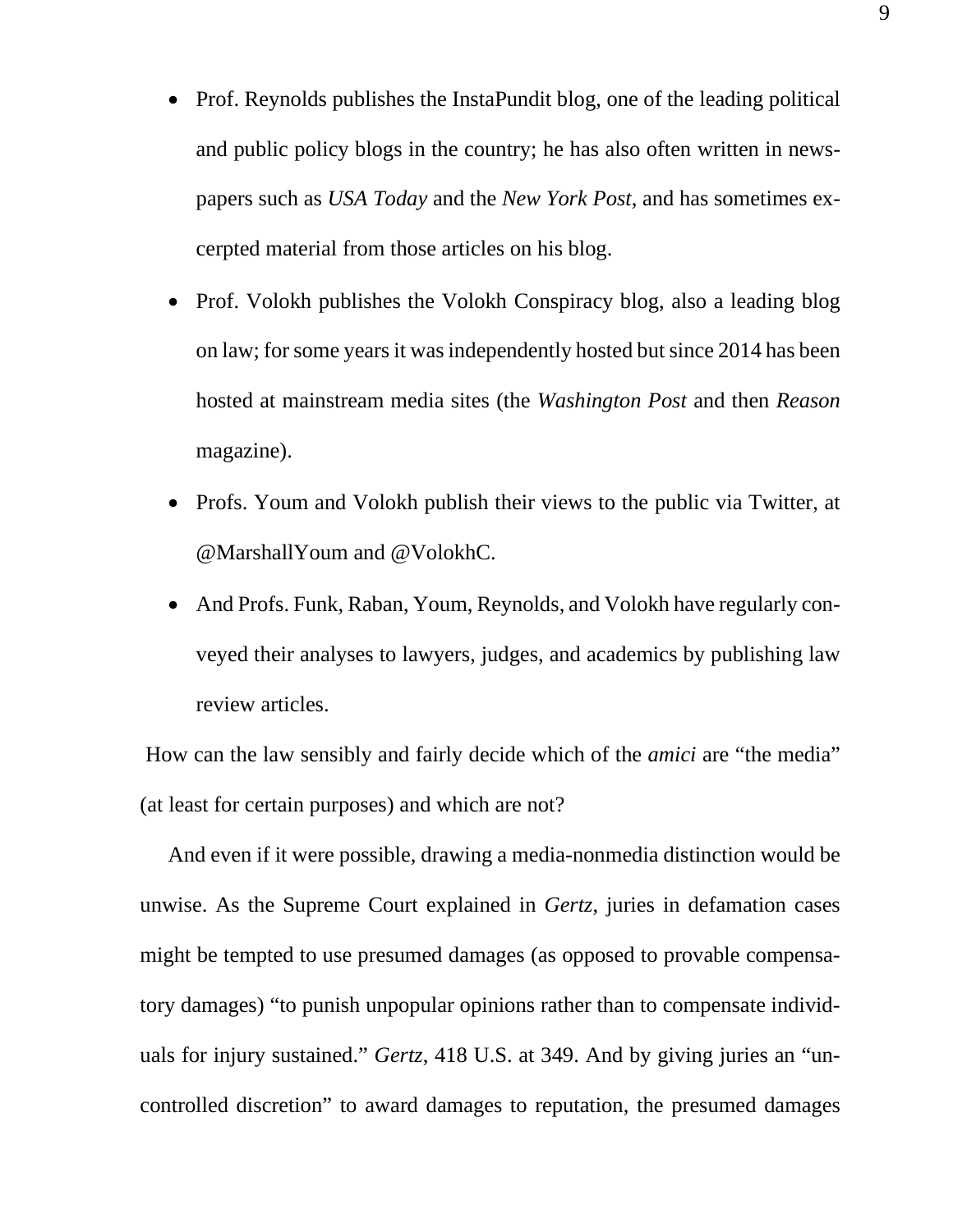doctrine "unnecessarily exacerbates the danger of media self-censorship" and chills the exercise of First Amendment rights. *Id.* at 349, 350.

This logic applies even more clearly to nonmedia speakers. Media speakers are more likely than most nonmedia speakers to have considerable assets, enabling them to fight libel cases; they also often buy libel insurance, because that is needed for them to function (and is a tax-deductible business expense). They also have paid staff who are trained to investigate the facts, keep careful notes, and otherwise protect their institutions from liability. Nonmedia speakers generally lack these protections: They have fewer assets; they often lack libel insurance; and they have more limited investigatory resources. They are thus at least as subject to the chilling effect of presumed damages as are media speakers—and therefore need the same First Amendment protections as do the traditional media.

This case would not require this Court to reconsider the result in *Harley-Davidson Motorsports, Inc. v. Markley*, 279 Or 361 (1977). Though that decision also mentioned the media-nonmedia distinction, it did so with regard to speech said privately to a business rather than to the public, *id.* at 363, and on a matter where "there is no issue of public concern," *id.* In *Dun & Bradstreet*, the U.S. Supreme Court held that the First Amendment does not affect libel liability in cases where there is no issue of public concern, especially when the speech is conveyed just to a few listeners. 472 U.S*.* at 761–62 (lead opin.). The result in *Harley-Davidson* can thus be reconciled with the U.S. Supreme Court precedent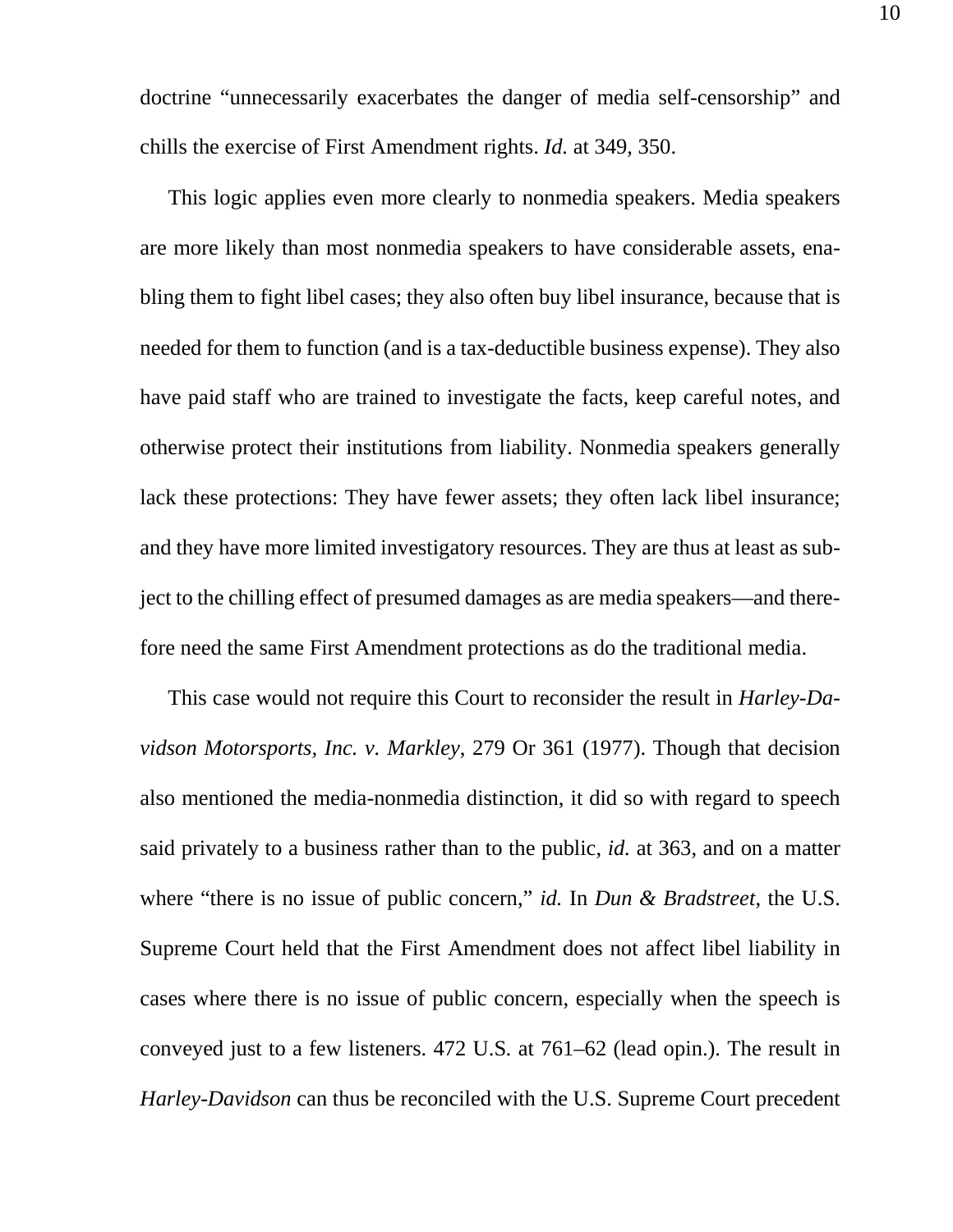in *Dun & Bradstreet* (even though *Dun & Bradstreet* rejected the media-nonmedia distinction). But *Wheeler* cannot be reconciled with the U.S. Supreme Court precedent in *Gertz* and *Citizens United*.

### **II.** *Wheeler* **Also Conflicts with Every Federal Appellate Court to Consider the Same Question, Including the Ninth Circuit**

All seven federal appellate courts to consider the issue have held that the actual-malice rule applies equally to private-figure defendants in defamation cases. *Obsidian Fin. Grp., LLC v. Cox*, 740 F.3d 1284, 1291 (9th Cir. 2014); *Snyder v. Phelps*, 580 F.3d 206, 219 n.13 (4th Cir. 2009), *aff'd as to other matters*, 562 U.S. 443 (2011); *Flamm v. Am. Ass'n of Univ. Women*, 201 F.3d 144, 149 (2d Cir. 2000); *In re IBP Confidential Bus. Documents Litig.*, 797 F.2d 632, 642 (8th Cir. 1986); *Garcia v. Bd. of Educ.*, 777 F.2d 1403, 1410 (10th Cir. 1985); *Avins v. White*, 627 F.2d 637, 649 (3d Cir. 1980); *Davis v. Schuchat*, 510 F.2d 731, 734 n.3 (D.C. Cir. 1975). Six of those decisions postdate *Wheeler*.

Most importantly, the Ninth Circuit has held that "the First Amendment defamation rules in *Sullivan* and its progeny apply equally to the institutional press and individual speakers." *Obsidian Fin. Grp*, 740 F.3d at 1291. This means that federal and state courts in Oregon dealing with virtually identical cases now apply different rules:

• Non-Oregon speakers (such as the defendant in *Obsidian*) who allegedly libel an Oregonian can get the protections offered by *Gertz*, because they can litigate their cases in federal court.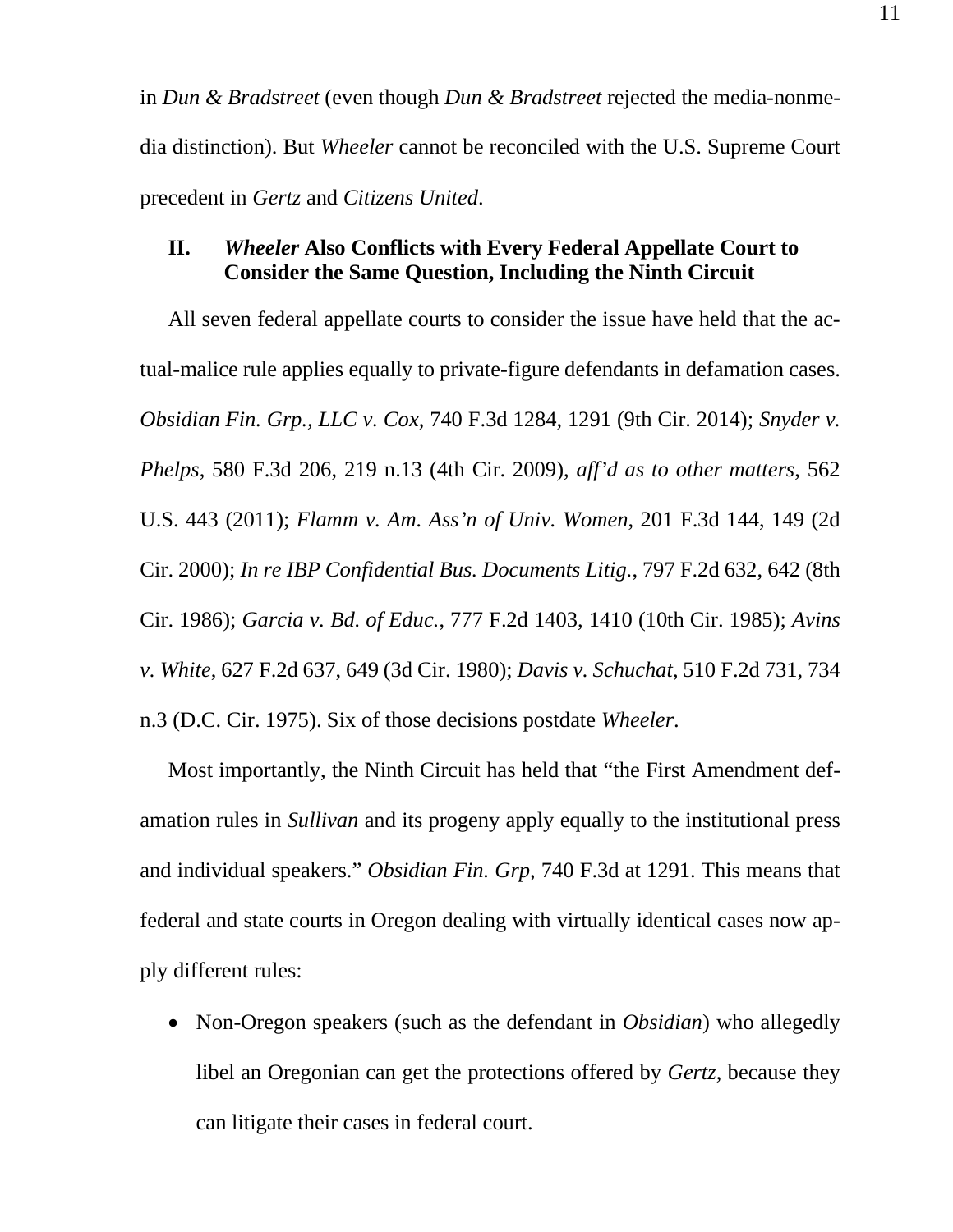• Oregon speakers who allegedly libel another Oregonian cannot get those protections, because their cases must be litigated in state court.

This Court should step in to decide whether this discrimination against Oregon speakers should remain in place.

### **III.** *Wheeler* **Also Conflicts with the Great Majority of State Courts**

Published appellate decisions in twenty states, plus the District of Columbia, have secured to media and nonmedia speakers the same First Amendment rights in tort lawsuits brought based on speech communicated to the general public.<sup>1</sup> This is consistent with the view that all who use "the press" in the sense of the technology of mass communication have equal First Amendment rights. Volokh,

<sup>1</sup> *Doe v. Alaska Superior Ct.*, 721 P.2d 617, 628 (Alaska 1986); *Antwerp Diamond Exch. of Am. v. Better Bus. Bureau*, 637 P.2d 733, 734 (Ariz. 1981); *Nizam-Aldine v. City of Oakland*, 47 Cal. App. 4th 364, 374 (1996); *Moss v. Stockard*, 580 A.2d 1011, 1022 n.23 (D.C. 1990); *Nodar v. Galbreath*, 462 So. 2d 803, 808 (Fla. 1984); *Rodriguez v. Nishiki*, 653 P.2d 1145, 1149–50 (Haw. 1982); *Kennedy v. Sheriff of E. Baton Rouge*, 935 So. 2d 669, 677–78 (La. 2006); *Jacron Sales Co. v. Sindorf*, 350 A.2d 688, 695 (Md. 1976); *Shaari v. Harvard Student Agencies, Inc.*, 691 N.E.2d 925, 928–29 (Mass. 1998); *Maethner v. Someplace Safe, Inc.*, 929 N.W.2d 868, 878–79 (Minn. 2019); *Henry v. Halliburton*, 690 S.W.2d 775, 784 (Mo. 1985); *Williams v. Pasma*, 656 P.2d 212, 216–17 (Mont. 1982); *Wheeler v. Neb. State Bar Ass'n*, 508 N.W.2d 917, 921 (Neb. 1993); *Berkery v. Estate of Stuart*, 988 A.2d 1201, 1208 (N.J. Super. Ct. App. Div. 2010); *Poorbaugh v. Mullen*, 653 P.2d 511, 520 (N.M. Ct. App. 1982); *Gross v. N.Y. Times Co.*, 724 N.Y.S.2d 16, 17 (N.Y. App. Div. 2001) (endorsing *Hammerhead Enters. v. Brezenoff*, 551 F. Supp. 1360, 1369 (S.D.N.Y. 1982), which contains a more detailed First Amendment discussion); *Wampler v. Higgins*, 752 N.E.2d 962, 972 (Ohio 2001); *DeCarvalho v. daSilva*, 414 A.2d 806, 813 (R.I. 1980); *Trigg v. Lakeway Publishers*, 720 S.W.2d 69, 75 (Tenn. Ct. App. 1986); *Casso v. Brand*, 776 S.W.2d 551, 554 (Tex. 1989); *Long v. Egnor*, 346 S.E.2d 778, 783 (W. Va. 1986).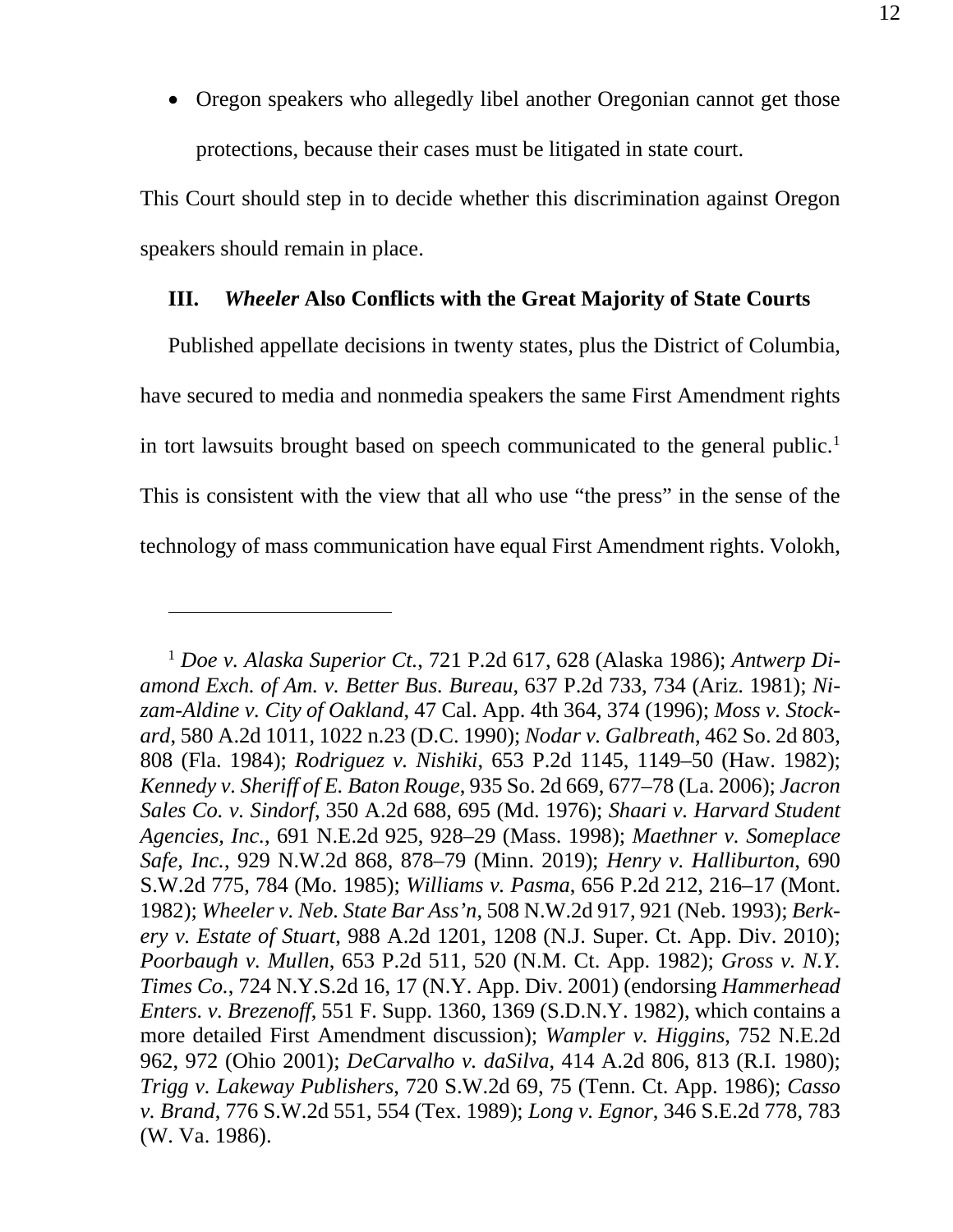*supra*, at 463–65. On the other hand, only two states besides Oregon have published precedents denying full First Amendment protections to nonmedia speakers who communicate to the general public. *Fleming v. Moore*, 275 S.E.2d 632, 638 (Va. 1981); *Denny v. Mertz*, 318 N.W.2d 141, 152–53 (Wisc. 1982). One other state established a rule that certain subjects, when addressed by media defendants, are by definition matters of public concern, but this does not itself create a media/non-media distinction like that applied by the decision here. 2

Indeed, other states that had previously rejected the prevailing view have since reversed course. Just last year, the Minnesota Supreme Court held that privatefigure plaintiffs must prove actual malice to recover presumed damages against nonmedia defendants, *Maethner v. Someplace Safe, Inc.*, 929 N.W.2d 868, 878-

<sup>2</sup> In *Senna v. Florimont*, 958 A.2d 427 (N.J. 2008), the court concluded that the commercial speech in that case (*see id.* at 430) was not entitled to the protections that the court had given in a few situations to media defendants. Commercial speech in general merited less protection, as it "predominantly relate[s] to the economic interests of the speaker." *Id*. at 444. On the other hand, speech by the media, when it concerns "public health and safety, a highly regulated industry, or allegations of criminal or consumer fraud or a substantial regulatory violation will, by definition, involve a matter of public interest or concern." *Id.* at 443–44. Because speech on those subjects intrinsically involved matters of public concern, the actual-malice standard would therefore apply. But that standard is just as applicable to any speech on such subjects that is published through mass communications technology, whether by the media or otherwise, as it would also concern a matter of public interest. And, as since recognized by a New Jersey appellate court, *Senna* did not disturb prior precedent "that the actual-malice standard can apply to non-media defendants," and that in fact it "'*will* apply when the alleged defamatory statement . . . involves a matter of public concern.'" *Berkery*, *supra*, 988 A.2d at 1208 (quoting *Senna*, 945 A.2d at 443).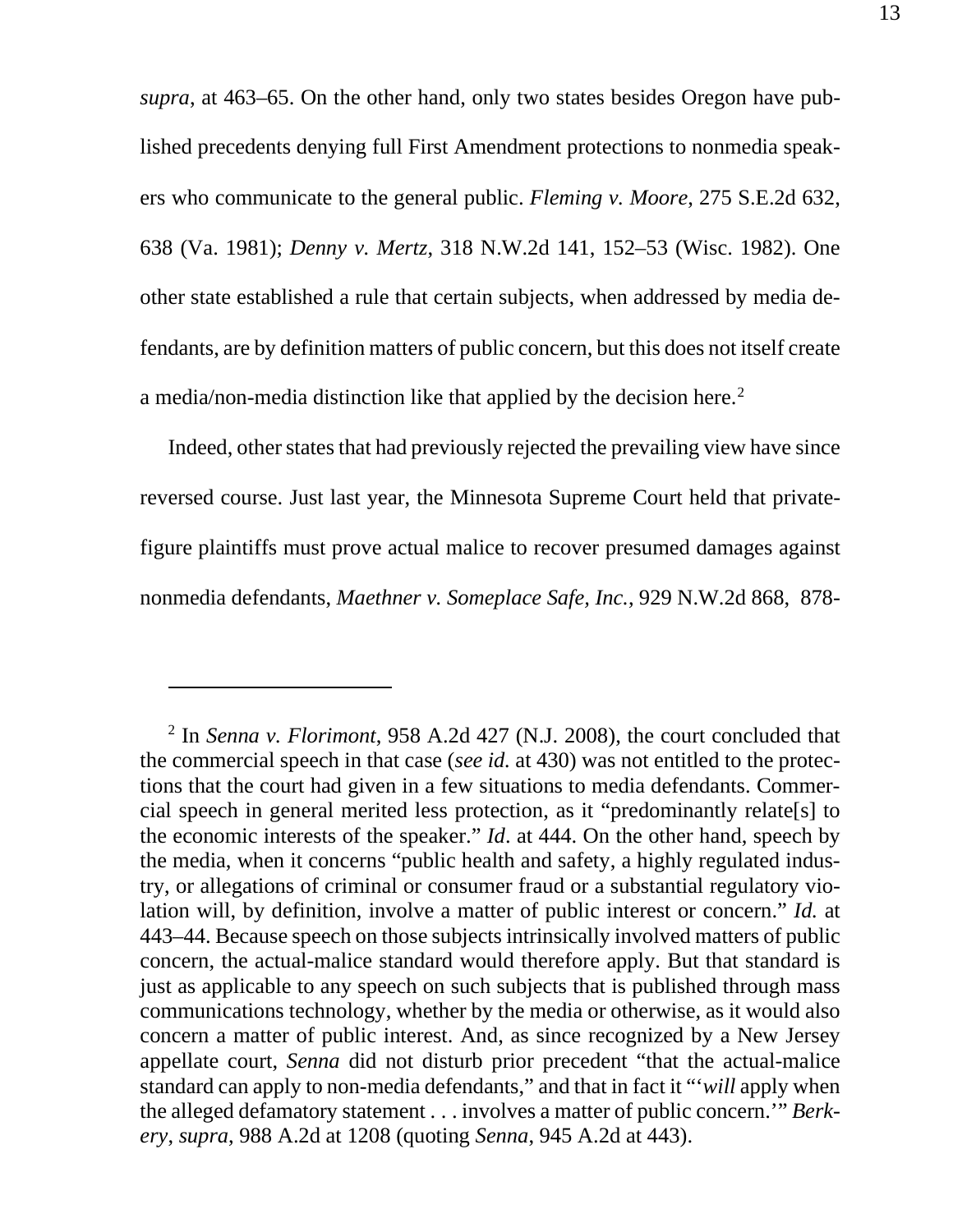79 (Minn. 2019), and departed from its contrary decades-old precedent in *Richie v. Paramount Pictures Corp.*, 544 N.W.2d 21 (Minn. 1996). Likewise, the Louisiana Supreme Court in *Kennedy v. Sheriff of E. Baton Rouge*, 935 So. 2d 669, 678 (La. 2006), held "that a private individual's right to free speech is no less valuable than that of a publisher, broadcaster or other member of the communications media," effectively overruling contrary Louisiana Court of Appeals precedent (*Gilbeaux v. Times of Acadiana, Inc.*, 693 So. 2d 1183, 1188 (La. Ct. App. 1997)).

### **CONCLUSION**

*Wheeler* is inconsistent with subsequent Supreme Court precedent, federal appellate precedent, and the prevailing view in many other state courts. *Wheeler* conflicts with fundamental First Amendment values: It chills the speech of nonmedia speakers in an electronic age, when that speech has become indistinguishable from that of media speakers, and just as significant to the public. And *Wheeler*'s inconsistency with Ninth Circuit precedent leads to different First Amendment rules being applied in libel cases depending on whether they are filed in state or federal court. This Court should grant review to consider whether this aspect of *Wheeler* should be overruled.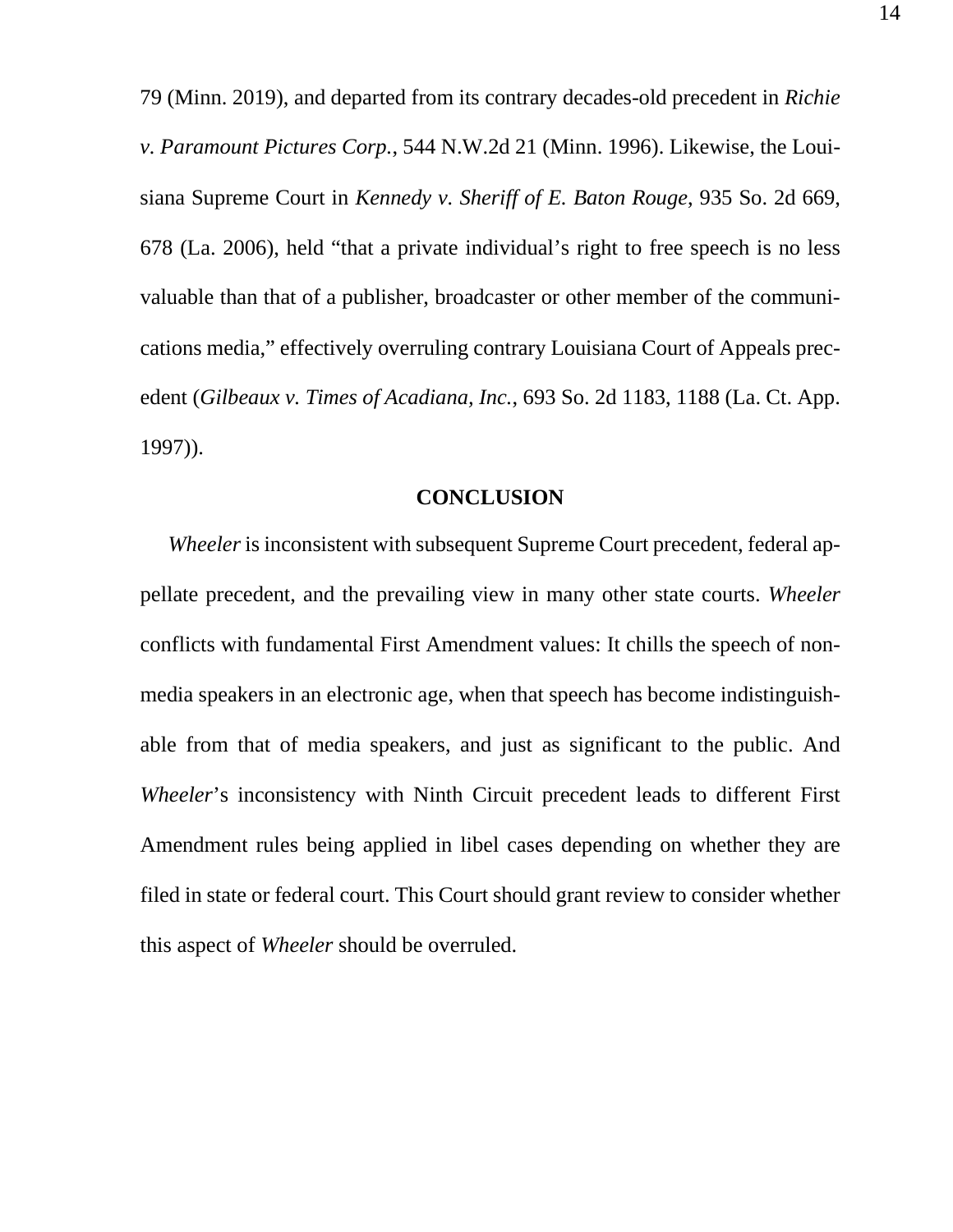By: s/ Owen Yeates Owen Yeates, OSB No. 141497 Institute for Free Speech 1150 Connecticut Ave. NW, Ste. 801 Washington, DC 20036 (202) 301-3300 Fax (202) 301-3399 oyeates@ifs.org

Eugene Volokh Cal. State Bar #194464 UCLA School of Law First Amendment Clinic 385 Charles E. Young Dr. E Los Angeles, CA 90095 (310) 206-3926 Fax (310) 206-7010 volokh@law.ucla.edu